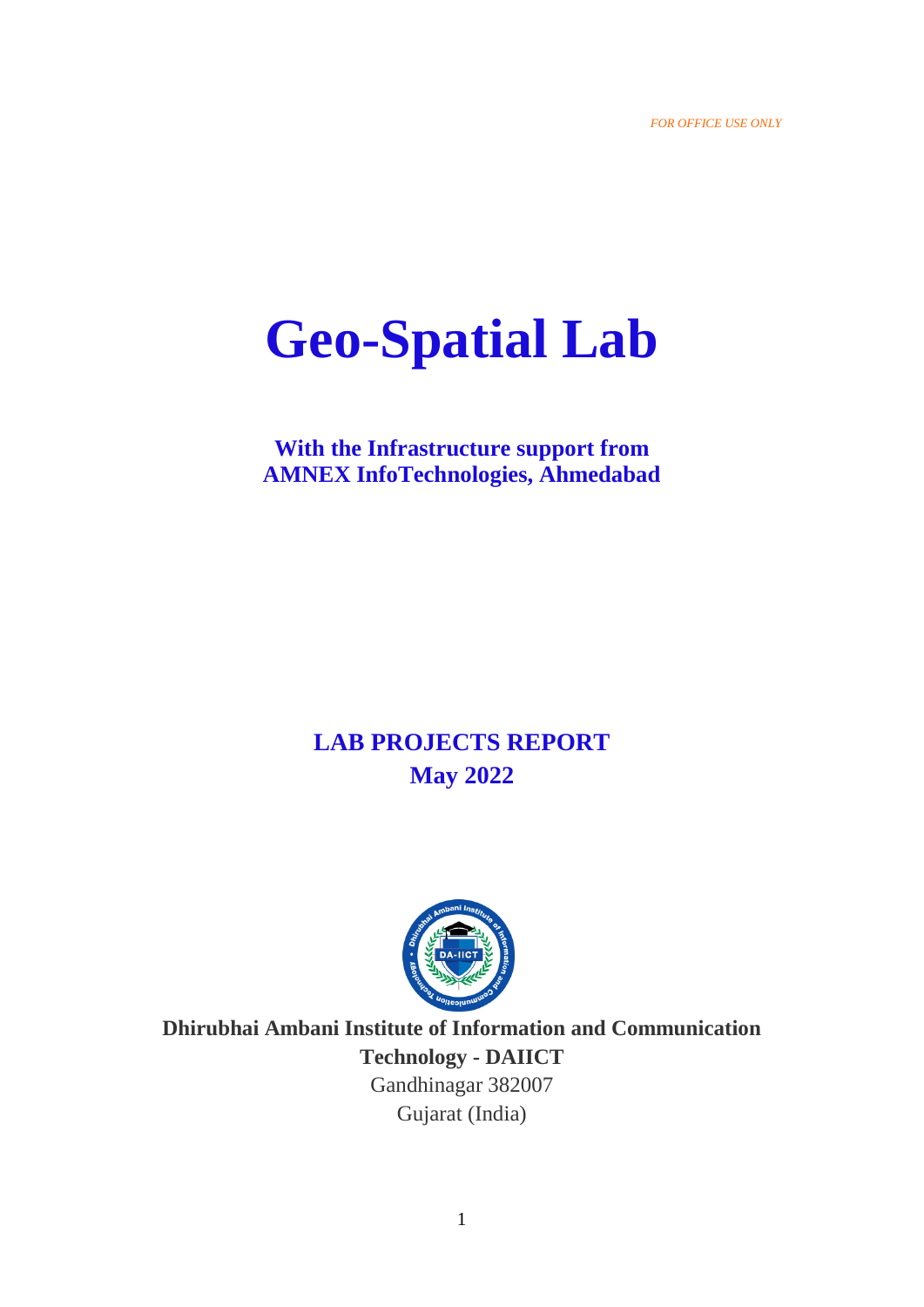## **Contents**

| 1. Desertification and Land Degradation: Monitoring, Vulnerability Assessment and Combating    |  |
|------------------------------------------------------------------------------------------------|--|
|                                                                                                |  |
|                                                                                                |  |
| Abstract 1: Desertification and Land Degradation Vulnerability assessment 3                    |  |
| Abstract 2: Action plans for Combating Desertification and Land Degradation  4                 |  |
|                                                                                                |  |
| Abstract 4: Desertification and land degradation status mapping for Gujarat State 5            |  |
| 2. Detection of Heavy Metal Pollution in Vegetation and Characterization of Soil Clay Minerals |  |
|                                                                                                |  |
|                                                                                                |  |
| Abstract 1: To study heavy metal contamination using combination of biochemical and            |  |
| Abstract 2: To characterize clay minerals using chemical analysis and hyperspectral data7      |  |
|                                                                                                |  |
|                                                                                                |  |
|                                                                                                |  |
|                                                                                                |  |
|                                                                                                |  |
|                                                                                                |  |
|                                                                                                |  |
|                                                                                                |  |
|                                                                                                |  |
|                                                                                                |  |
|                                                                                                |  |
|                                                                                                |  |
|                                                                                                |  |
|                                                                                                |  |
|                                                                                                |  |
|                                                                                                |  |
|                                                                                                |  |
|                                                                                                |  |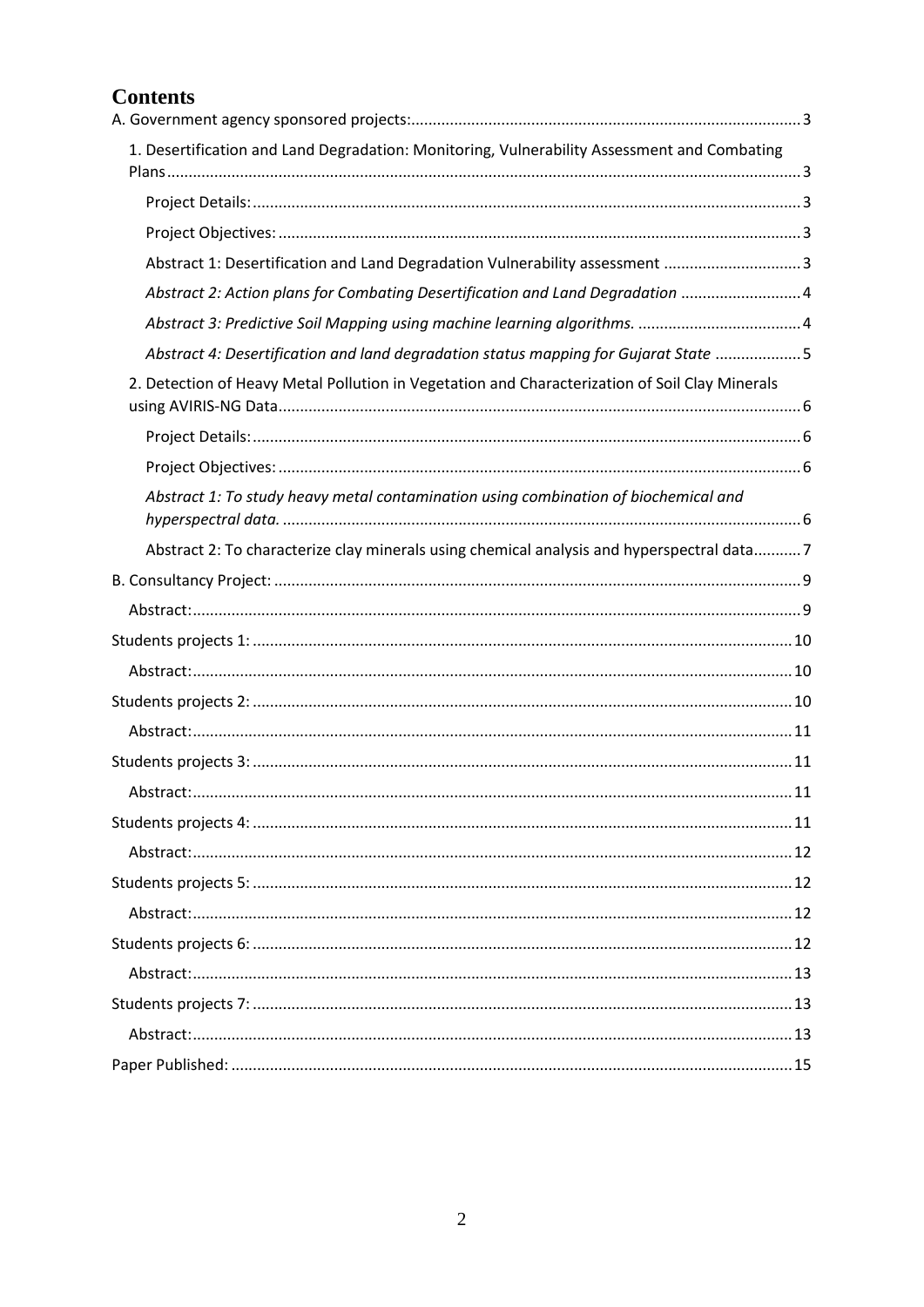## <span id="page-2-0"></span>**A. Government agency sponsored projects:**

## <span id="page-2-1"></span>*1. Desertification and Land Degradation: Monitoring, Vulnerability Assessment and Combating Plans*

#### <span id="page-2-2"></span>**Project Details:**

| 1. Title of the project                | $\ddot{\cdot}$       | Desertification and Land Degradation: Monitoring,<br><b>Vulnerability Assessment and Combating Plans</b>  |
|----------------------------------------|----------------------|-----------------------------------------------------------------------------------------------------------|
| 2. Funding Agency                      | $\bullet$<br>$\cdot$ | Space Applications Centre,<br>Indian Space Research organization (SAC-ISRO)<br>Ahmedabad.                 |
| 3. Name of the Institute               | $\ddot{\cdot}$       | Dhirubhai Ambani Institute of Information and<br>Communication Technology - DAIICT,<br>Gandhinagar-382007 |
| 4. Name of the project<br>in charge    | $\bullet$            | Dr. Ranendu Ghosh<br>Professor, DAIICT                                                                    |
| 5. Name of the co-project<br>in charge | $\ddot{\cdot}$       | Dr. Suman Mitra<br>Professor, DAIICT                                                                      |
| 6. Date of start of project            | :                    | $4th$ July 2017                                                                                           |
| 7. Date of end of project              | :                    | 30 <sup>th</sup> September 2021                                                                           |
| 8. Contact Details                     | $\bullet$            | Phone: (Office) $+91-79-30510649$<br>Phone: (Lab) +91-79-30510697                                         |

## <span id="page-2-3"></span>**Project Objectives:**

## <span id="page-2-4"></span>**Abstract 1: Desertification and Land Degradation Vulnerability assessment**

Desertification and Land Degradation risk is one of the major environmental and socioeconomic problem which constantly affects the global environment. Reduction or loss of land productivity caused by natural processes and human activities is land degradation which leads to desertification. The flaw in any system can be measured by basic concept of vulnerability. In the present study, desertification vulnerability assessment was carried out using geographic information system (GIS) for mapping sensitive areas using Mediterranean Desertification and Land Use (MEDALUS) approach, which identifies such sensitive areas on the basis of an index in which environmental quality as well as anthropogenic factors are included as layers for four districts(eg. Surendranagar, Panchahal, Sabarkantha, Bhavnagar) of Gujarat state in India. Many aspects of vulnerability arising from natural and human factors were considered in this study. Soil, climate, land utilization, geography and vegetation contribute in the land degradation of any area. Indices related to these factors have been generated. Socio-economic factor is a one of the major input to assess desertification vulnerability as anthropogenic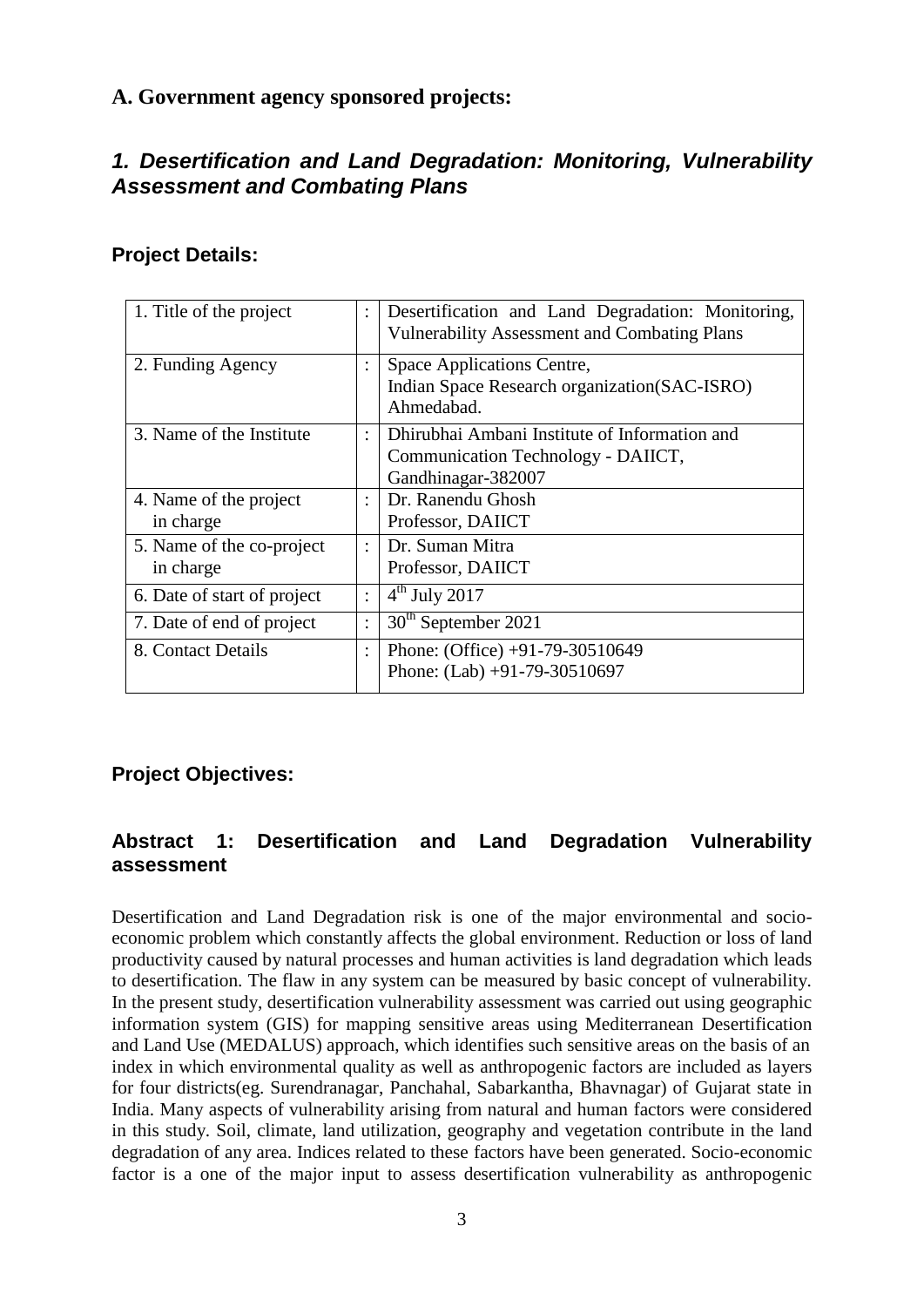activities. As a result in this study MEDALUS model has been used for both natural and socioeconomic factors for finding the severity level of the desertification vulnerability in four districts of Gujarat.

## <span id="page-3-0"></span>*Abstract 2: Action plans for Combating Desertification and Land Degradation*

"Desertification" is land degradation in arid, semi-arid, and dry sub-humid areas resulting from various factors, including climatic variations and human activities, said by UNCCD. 30% of India's total geographical area being affected by land degradation and to prevent it combating plan for land degradation is necessary. From multi-date satellite data and ancillary information with other thematic maps, e.g. Land use/ land cover, vegetation cover, land capability and slope are prepared. Realizing the importance of adopting an integrated approach, and recognizing the mutual interdependence of natural resources, thematic information is integrated using python programming platform. In order to integrate various themes, firstly, land use/ land cover layer is integrated with vegetation cover layer. The resultant of these two themes is unionized with slope and finally with land capability. The resultant coverage has the basic information of all the four themes- land use/ land cover, vegetation cover, land capability and slope and referred in resource data base. Various map units known as composite land development units (CLDU) are created in this composite layer. Overall methodology for combating desertification is given in figure 2 below. Based on the CLDU characteristics various measures are suggested for conservation and protection of natural resources.

#### <span id="page-3-1"></span>*Abstract 3: Predictive Soil Mapping using machine learning algorithms.*

Soil properties play an important role in desertification process. Desertification causes soil degradation and severely reduces potential land productivity. Due to this process degradation of the ecosystem and its associated ecosystem services. There are several soil properties through which one can get an idea about the soil condition. Soil properties information can indicate the status of the soil desertification of the particular region. Different Soil properties play different roles in the soil system.

Soil Electrical Conductivity (SEC) is a measure of the amount of soluble salts in soil (salinity of soil). It is an important indicator of soil health. It is a measurement that correlates with soil properties that affect crop productivity, including soil texture, drainage conditions, and organic matter level, salinity, and subsoil characteristics. The electrical conductivity of soils varies depending on the amount of moisture held by soil particles. Sand has low conductivity, silt has medium conductivity, and clay has high conductivity. Consequently, SEC correlates strongly to soil particle size and texture. In addition to SEC values separating variations in soil texture, SEC has been shown to relate closely to other soil properties used to determine a field's productivity. So, for different uses mapping of SEC in soil is important. Same way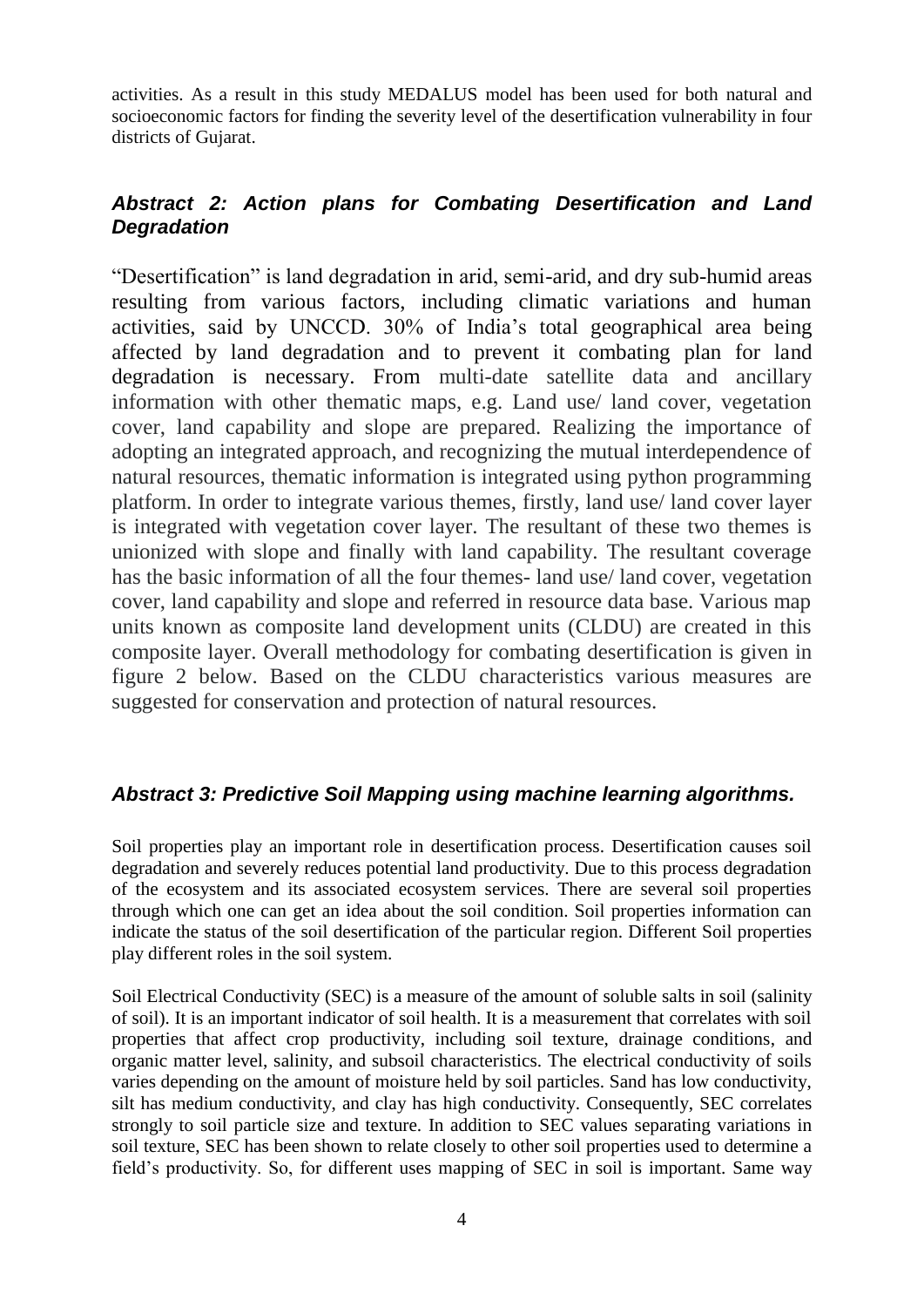Soil pH is also correlates with the soil salinity. So, in this study Soil pH and SEC both prediction algorithm has been developed based on Prediction Soil Mapping or Digital Soil mapping model.

#### <span id="page-4-0"></span>*Abstract 4: Desertification and land degradation status mapping for Gujarat State*

Desertification and Land Degradation Status Mapping at 1:50,000 scale is carried out in 4 district of Gujarat State. These districts/sub-basins have been selected based on list of districts identified as drought prone under Drought Prone Areas Programme (DPAP) of Department of Land Resources, Ministry of Rural Development, Government of India and/or chosen by the concerned state department/academic institute based on their priority. Below is the districts where the desertification status mapping has carried out at 1:50,000 scale.

| S.No. | State   | District      |
|-------|---------|---------------|
|       |         | Bhavnagar     |
|       | Gujarat | Panchmahal    |
|       |         | Sabarkantha   |
|       |         | Surendranagar |

Table1: Lists of Districts for 1:50,000 scale mapping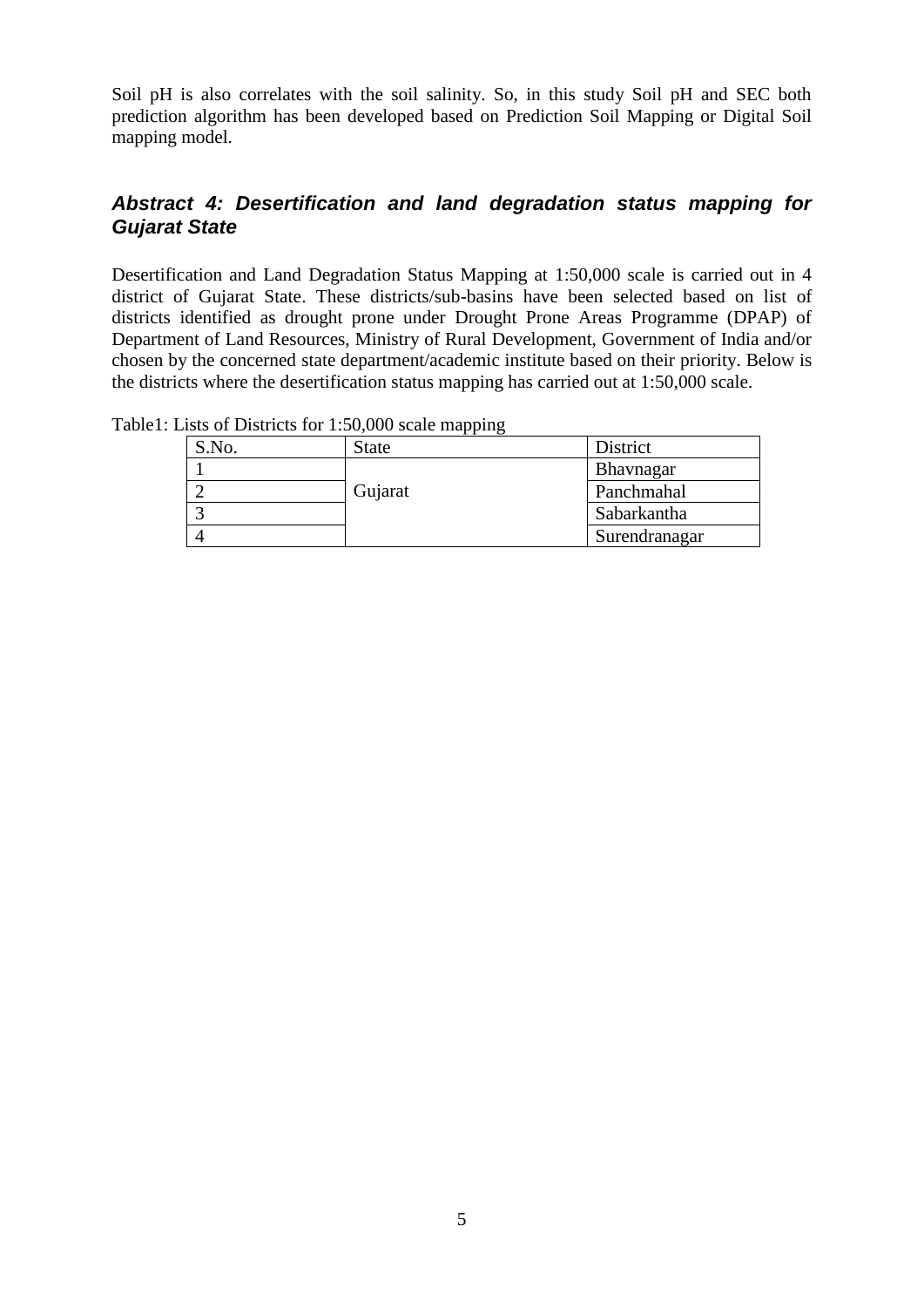## <span id="page-5-0"></span>*2.* **Detection of Heavy Metal Pollution in Vegetation and Characterization of Soil Clay Minerals using AVIRIS-NG Data**

#### <span id="page-5-1"></span>**Project Details:**

| 1. Title of the project     |                | Detection of Heavy Metal Pollution in Vegetation<br>and Characterization of Soil Clay Minerals using |
|-----------------------------|----------------|------------------------------------------------------------------------------------------------------|
|                             |                | <b>AVIRIS-NG Data</b>                                                                                |
| 2. Funding Agency           |                | Space Applications Centre,                                                                           |
|                             |                | Indian Space Research organization (SAC-ISRO)                                                        |
|                             |                | Ahmedabad.                                                                                           |
| 3. Name of the Institute    |                | Dhirubhai Ambani Institute of Information and                                                        |
|                             |                | Communication Technology - DAIICT,                                                                   |
|                             |                | Gandhinagar-382007                                                                                   |
| 4. Name of the project      |                | Dr. Ranendu Ghosh                                                                                    |
| in charge                   |                | Professor, DAIICT                                                                                    |
| 5. Name of the co-project   |                | Dr. P.S. Kalyan Shashidhar                                                                           |
| in charge                   |                | Associate Professor, DAIICT                                                                          |
| 6. Date of start of project | $\ddot{\cdot}$ | :19 December $2017$                                                                                  |
| 7. Date of end of project   |                | 31 December 2020                                                                                     |
| 8. Contact Details          |                | Phone: (Office) +91-79-30510649                                                                      |
|                             |                | Phone: $(Lab) +91-79-30510697$                                                                       |

#### <span id="page-5-2"></span>**Project Objectives:**

## <span id="page-5-3"></span>*Abstract 1: To study heavy metal contamination using combination of biochemical and hyperspectral data.*

Hyperspectral images provide rich spectral information that can be used for determining more detailed spectral properties due to continuous narrow bands and timely availability. The concentration of heavy metal in plant is an important indicator of pollution stress in surrounding environment. Detection of heavy metal concentration in plants is a challenge for realizing the full potential of hyperspectral technology due to their low concentration in plant leaves and absence of evident physical absorption feature. To establish the presence of heavy metal in plants from satellite data and for validation purpose reference contaminated spectra at various levels of heavy metals is required for particular crop. To achieve this, study was carried out in four major steps:

• Spectral signature studies for Lead and Cadmium for tobacco and cotton in controlled pot experiment using hand held Spectroradiometer ASD (Analytical Spectral Devices, Inc., Boulder, CO, USA) at different heavy metal concentrations and growth stages of plants. Spectral decomposition of Spectroradiometer reflectance data using Wavelet method and its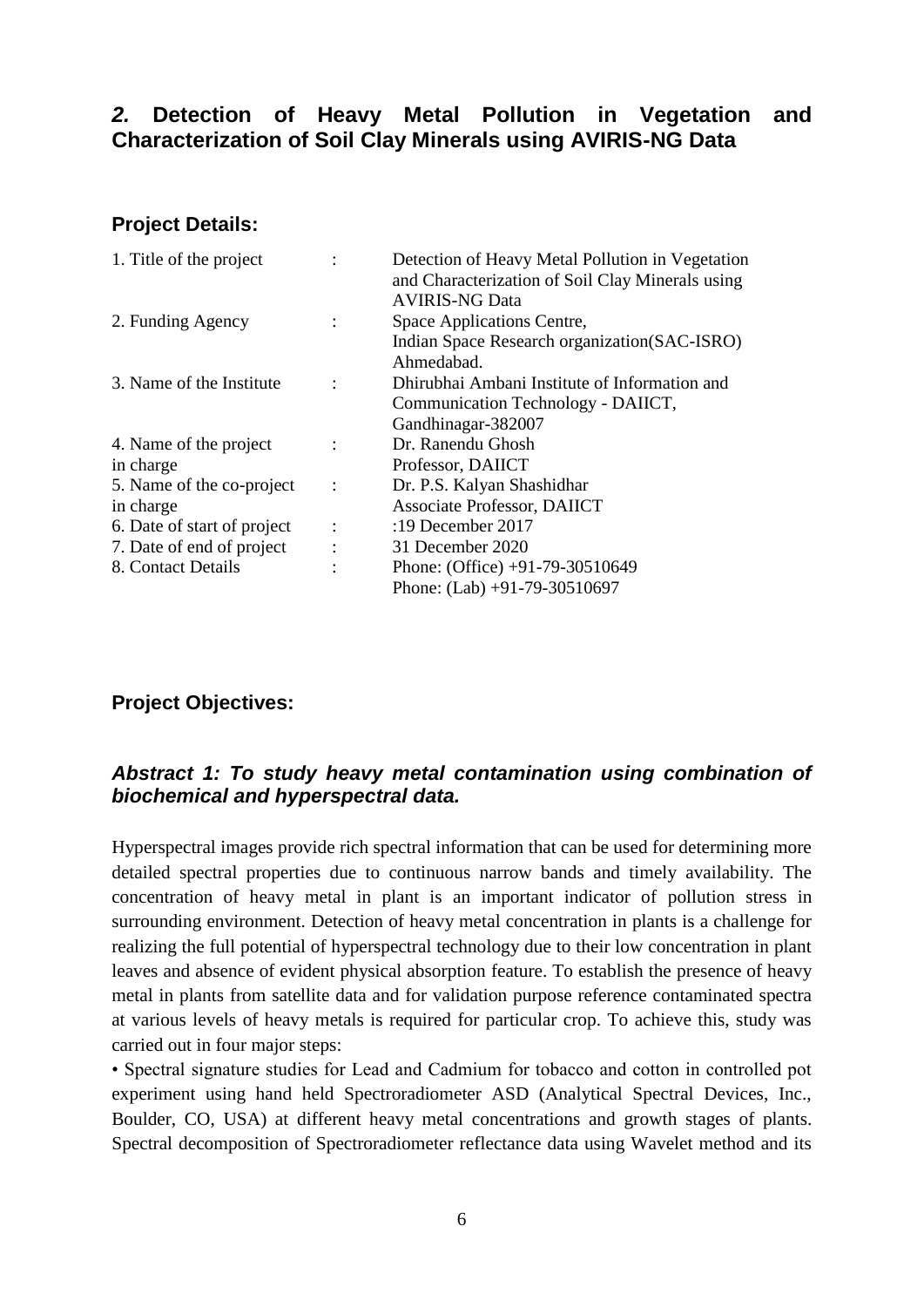correlation with actual heavy metal content to find the most affected wavelength region due to heavy metal stress.

• Classification of Cotton and Tobacco from AVIRIS-NG data of Surendranagar and Anand study area.

• Reference spectral profile with Pb contamination in cotton and Cd contamination in tobacco is generated showing various level of contamination.

• Implementation of spectral matching technique, Dynamic Spectral Warping (DSW) for detection of heavy metals pollution in the particular crop using AVIRIS-NG data.

• Based on the spectral analysis detailed wavelet coefficients were selected for pure profile generation of cotton and tobacco with lead and cadmium contamination. Three classes were selected for classification based upon their availability in plants.

• Heavy metal pollution maps of cotton and tobacco were prepared with various level of pollution for both the study area.

#### **Study Area description & Data used**

The level-2 surface reflectance AVIRIS New Generation (NG) data was used for research.

| <b>Study area</b> | <b>Target</b>                                     | <b>Heavy Metals and</b><br><b>Clay minerals</b> | Data                                                      |
|-------------------|---------------------------------------------------|-------------------------------------------------|-----------------------------------------------------------|
| Anand             | Heavy metal<br>contamination in<br>Tobacco plants | Lead and Cadmium                                | Spectroradiometer<br>$(ASD)$ and<br><b>AVIRIS-NG Data</b> |
| Surendranagar     | Heavy metal<br>contamination in<br>cotton plants  | Lead and Cadmium                                | Spectroradiometer<br>(ASD) and AVIRIS-<br>NG Data         |

#### <span id="page-6-0"></span>**Abstract 2: To characterize clay minerals using chemical analysis and hyperspectral data**

One of the vital constituents of soil is clay minerals such as kaolinite, montmorillonite. The chemical and physical composition of clay minerals has specific absorption of reflection at different wavelengths related to clay minerals present in the soil. The soil clay mineral analysis was carried out in different stages:

• Ground truth points with dominance of different clay minerals like Kaolinite, Montmorillonite and Illite were selected following SFF analysis of AVIRIS – NG data. The standard spectral feature fitting algorithm using the spectra from USGS Spectral library for different minerals was carried out on AVIRIS-NG dataset. Points for ground truth were selected of both Udaipur and Ambaji.

• Soil samples were collected from the selected ground points for X- Ray diffraction analysis. Purposive sampling was carried out based on the requirement for clay abundance mapping as well as ease of collection. Mostly barren fields adjacent to roads were selected for sampling.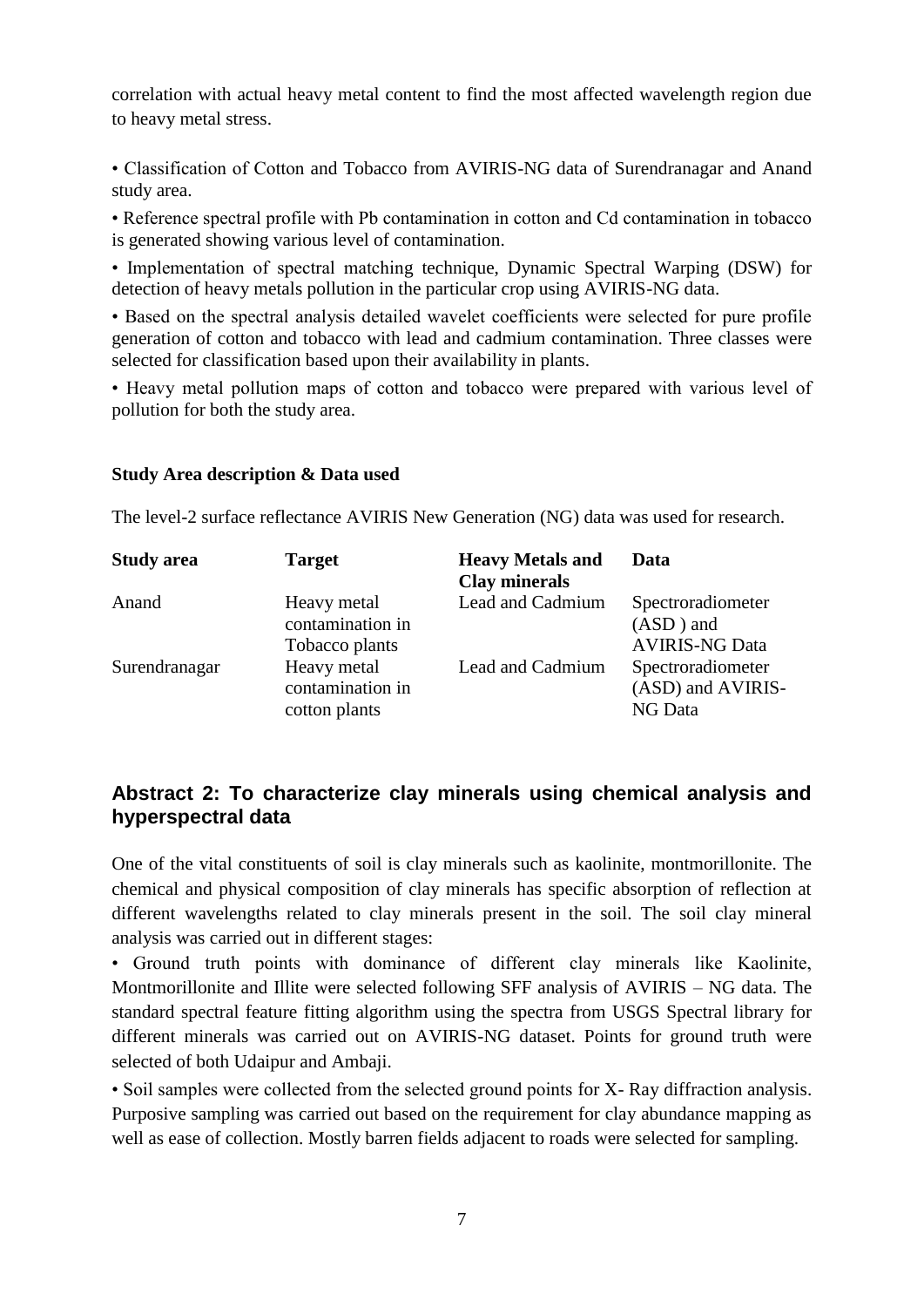• The clay fraction was extracted from the soil samples for XRD analysis as per the procedure mentioned in "A laboratory manual for X-ray diffraction" by U. S.Geological Survey. X- Ray diffraction was carried out on the clay fraction of the soil to identify the dominant minerals. • Mineral abundance mapping was done using linear regression analysis of Absorption Peak Depth (APD) obtained from AVIRIS-NG data for the samples with known mineral content.

#### **Study Area description & Data used**

The level-2 surface reflectance AVIRIS New Generation (NG) data was used for research.

| <b>Study area</b> | <b>Target</b>   | <b>Heavy Metals and</b><br><b>Clay minerals</b> | Data            |
|-------------------|-----------------|-------------------------------------------------|-----------------|
| Ambaji            | Clay mineralogy | Montmorillonite,                                | XRD and AVIRIS- |
|                   |                 | Kaolinite, Illite                               | NG Data         |
| Udaipur           | Clay mineralogy | Montmorillonite,                                | XRD and AVIRIS- |
|                   |                 | Kaolinite, Illite                               | NG Data         |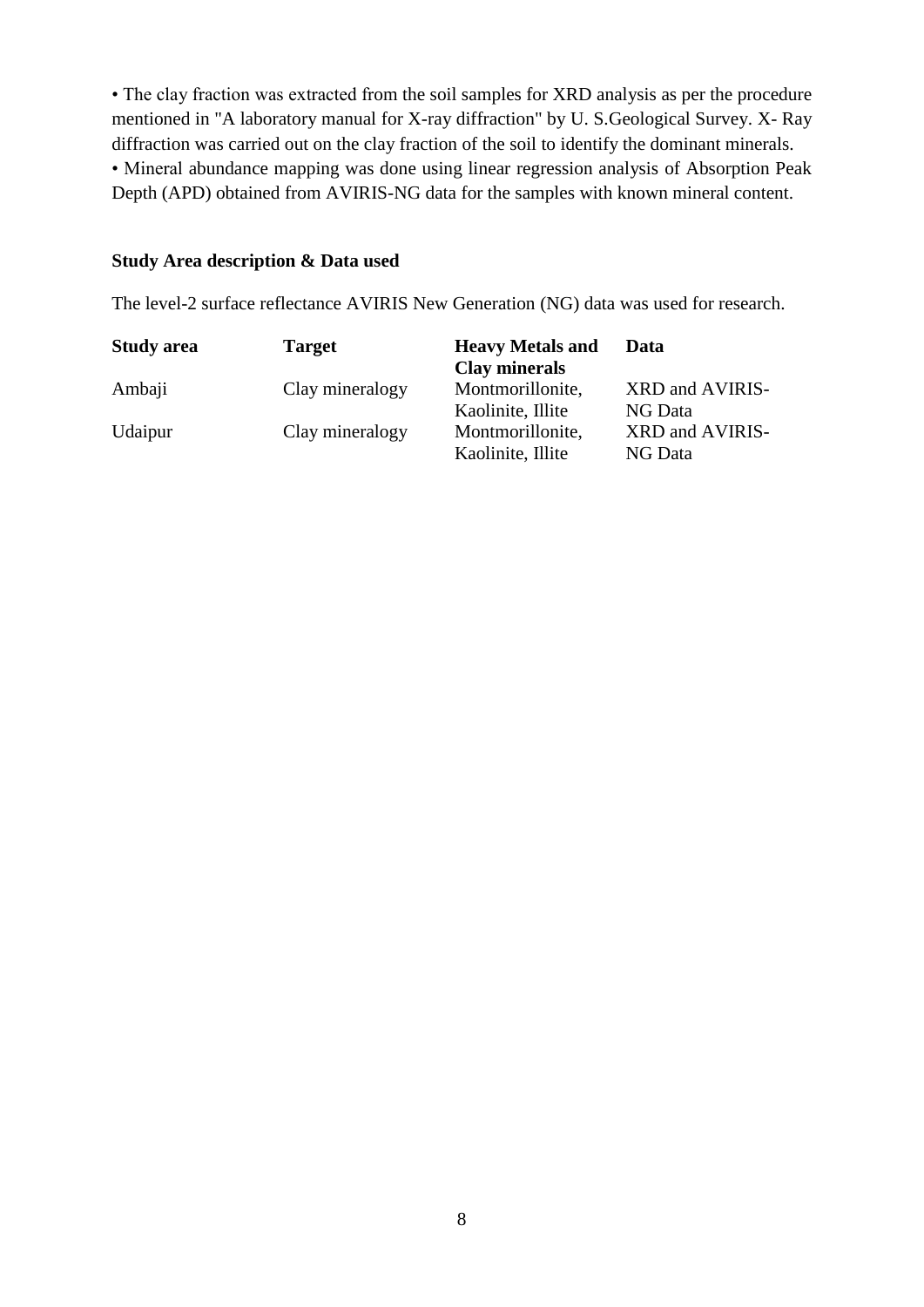## <span id="page-8-0"></span>**B. Consultancy Project:**

| 1. Title of the project                                  |                | Pre Harvest Cotton Yield Prediction – A Machine<br>Learning Based Approach                                |
|----------------------------------------------------------|----------------|-----------------------------------------------------------------------------------------------------------|
| 2. Funding Agency                                        |                | Amnex Infotechnologies Limited, Ahmedabad                                                                 |
| 3. Name of the Institute                                 | $\bullet$      | Dhirubhai Ambani Institute of Information and<br>Communication Technology - DAIICT,<br>Gandhinagar-382007 |
| 4. Name of the project<br>in charge                      |                | Dr. Ranendu Ghosh<br>Professor, DAIICT                                                                    |
| 5. Name of the co-project<br>in charge at funding agency | $\bullet$      | Thamizh Vendhan                                                                                           |
| 6. Date of start of project                              | $\ddot{\cdot}$ | $1th$ December 2019                                                                                       |
| 7. Date of end of project                                | $\ddot{\cdot}$ | 31 <sup>th</sup> March 2020                                                                               |

## <span id="page-8-1"></span>*Abstract:*

Crop Cutting Experiment (CCE) is one practice followed in our country for estimating pre harvest crop yield across all crops and states. However CCE is labour intensive task and the quality of data cannot be guaranteed in large countries like ours. Thus, automated mechanisms using survey data and other variables related to crop-growth , weather and soil properties are used to model crop yield. These approaches work well when plentiful data of high quality is available. But, such data are typically not available in our country. Thus an automated mechanism where hand-crafted features are not needed is most sought. This inspired the use of remote sensing data which is available globally and relatively inexpensive for prediction of pre harvest crop yield. The project is aimed to develop a machine learning based model to predict yield of cotton crop in Botad and Bhavanagar District of Gujarat, using remote sensing data and CCE data from approximately 700 CCE sites of both the districts during 2017 to 2019.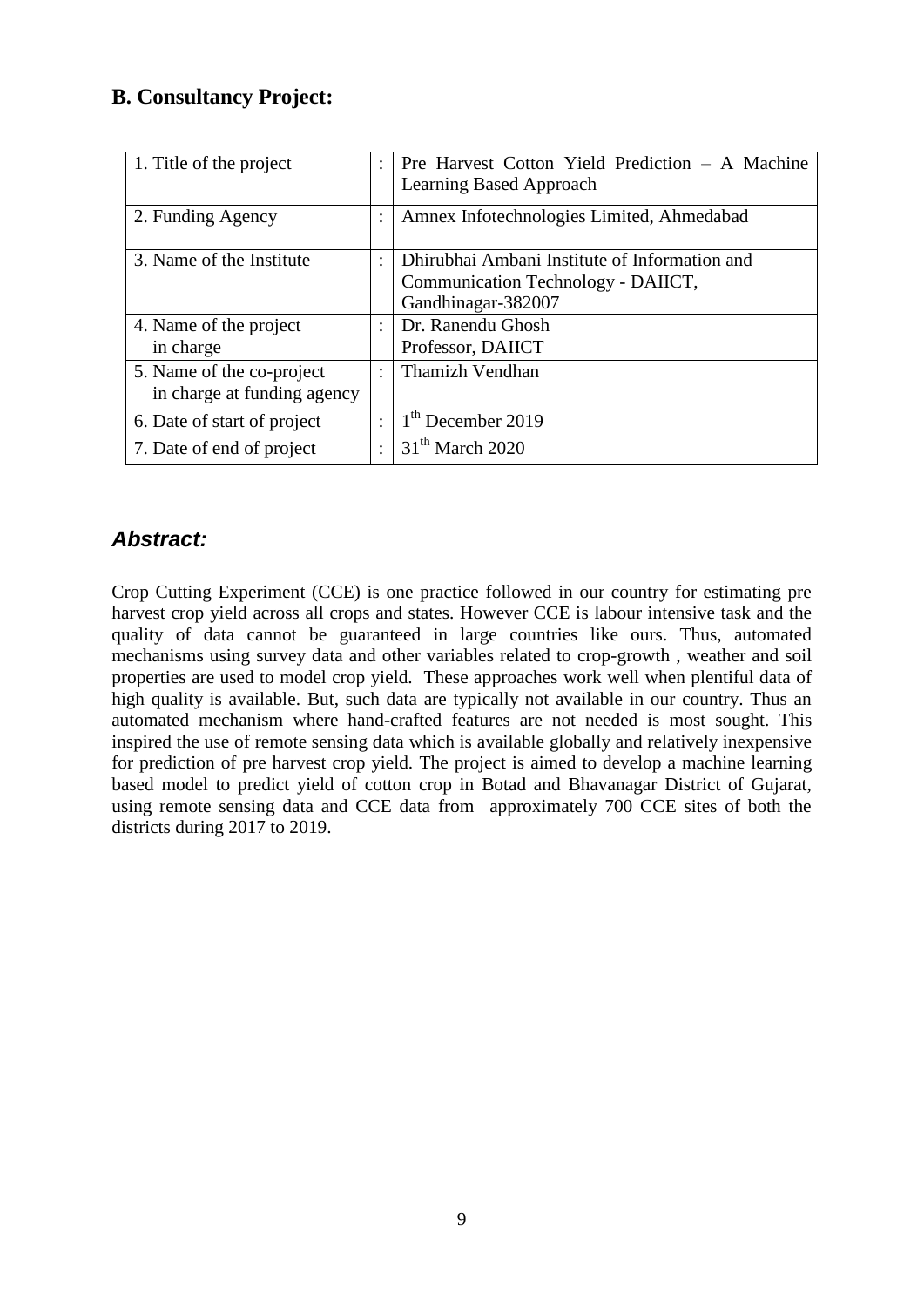## <span id="page-9-0"></span>**Students projects 1:**

| 1. Title of the project             | : Predictive Mapping of Soil Organic and Inorganic<br>Carbon Stocks over DA-IICT Campus |
|-------------------------------------|-----------------------------------------------------------------------------------------|
| 2. Name of the project<br>in charge | Dr. Ranendu Ghosh<br>Professor, DAIICT                                                  |
| 3. Name of the student              | <b>Srikumar Sastry</b><br>(B. Tech)                                                     |

## <span id="page-9-1"></span>*Abstract:*

DA-IICT campus has varied species of trees, bushes and exotic flowering plants. A vital factor to keep the campus carbon neutral is to evaluate carbon sequestration by reporting the soil carbon stocks and examining its spatial and temporal distribution. In this study, a methodological approach was used to build a predictive model for topsoil Soil Organic Carbon (SOC) and Soil Inorganic Carbon (SIC) and to determine the dependence of environmental covariates on these. Total 58 soil samples were collected across the campus based on Latin Hypercube Sampling and ecosystem division strategy. SOC varied between 1.76-23.89 tC/ha while SIC varied between 0.75-3.36 tC/ha. Monthly data of 11 environmental covariates were compiled including vegetation indexes, DEM and climatic variables at a minimum spatial resolution of 10m between 2018-2020. Three different data preprocessing methods, for dimensionality reduction were separately used viz PCA, RFE and wavelet transform. Three different prediction methods have been compared viz. Ordinary Kriging, Regression Kriging and Stacked Regression model. The Stacked Regression model using Kernel Ridge Regressor, Random Forest and XGBoost Regressor gave the best performance with R 2 value of 0.81 and an MSE of 0.015. Using this model, the total SOC and SIC stock of DA-IICT was computed to be 0.418 TgC and 62.83 GgC upto 15cm depth in the whole campus of 50 acre respectively.

## <span id="page-9-2"></span>**Students projects 2:**

| 1. Title of the project             | Evaluation of tree species classification methods<br>using multi-temporal satellite images |
|-------------------------------------|--------------------------------------------------------------------------------------------|
| 2. Name of the project<br>in charge | Dr. Ranendu Ghosh<br>Professor, DAIICT                                                     |
| 3. Name of the student              | <b>Srikumar Sastry</b><br>Arnav Saha<br>(B. Tech)                                          |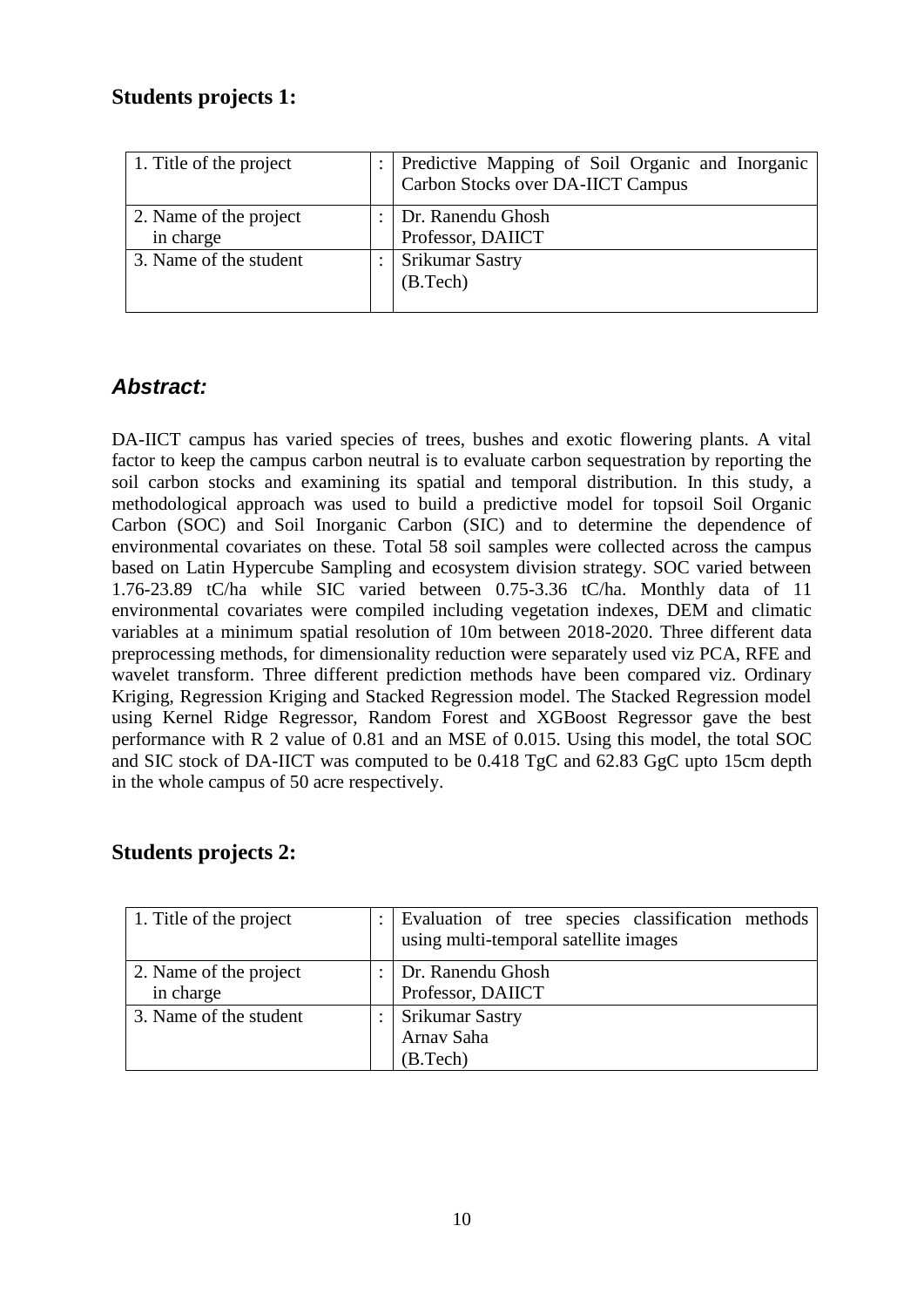## <span id="page-10-0"></span>*Abstract:*

Tree species classification is an important step towards forest monitoring and biodiversity conservation. This research study evaluates several multispectral image classification techniques for tree species over Ahwa village in Dang district, South Gujarat, India. Multispectral images consisting of 4 bands-R, G, B and NIR collected over 4 months was used. Object-based segmentation using mean shift, cluster-based using K-Means and Gaussian Mixture Model (GMM) and pixel-based methods have been analyzed. Additionally, a new method of classification has been described using the Dynamic Time Warping (DTW) algorithm. It outperformed supervised classification techniques with accuracy over 95%. The GMM+DTW model accurately reflected the actual species distribution found in the ground truth.

## <span id="page-10-1"></span>**Students projects 3:**

| 1. Title of the project             | Comparison of supervised and unsupervised algorithm<br>for multispectral and hyperspectral data classification |
|-------------------------------------|----------------------------------------------------------------------------------------------------------------|
| 2. Name of the project<br>in charge | Dr. Ranendu Ghosh<br>Professor, DAIICT                                                                         |
| 3. Name of the student              | Abhijeet Ghodgaonkar<br>(M. Tech)                                                                              |

## <span id="page-10-2"></span>*Abstract:*

Study of two different classification techniques using two types of datasets, Multispectral (MS) and Hyperspectral (HyS), for crop classification. Supervised and unsupervised method of classification Support Vector Machine (SVM) and Autoencoder respectively, were compared using Multispectral (Landsat) and Hyperspectral (AVIRIS) data sets over the same region , Indian Pines.

## <span id="page-10-3"></span>**Students projects 4:**

| 1. Title of the project             | Rainfall prediction for the state of Gujarat using deep<br>learning technique |
|-------------------------------------|-------------------------------------------------------------------------------|
| 2. Name of the project<br>in charge | Dr. Ranendu Ghosh<br>Professor, DAIICT                                        |
| 3. Name of the student              | Rushikesh Nalla<br>Urmil Kadakia<br>(B.Tech)                                  |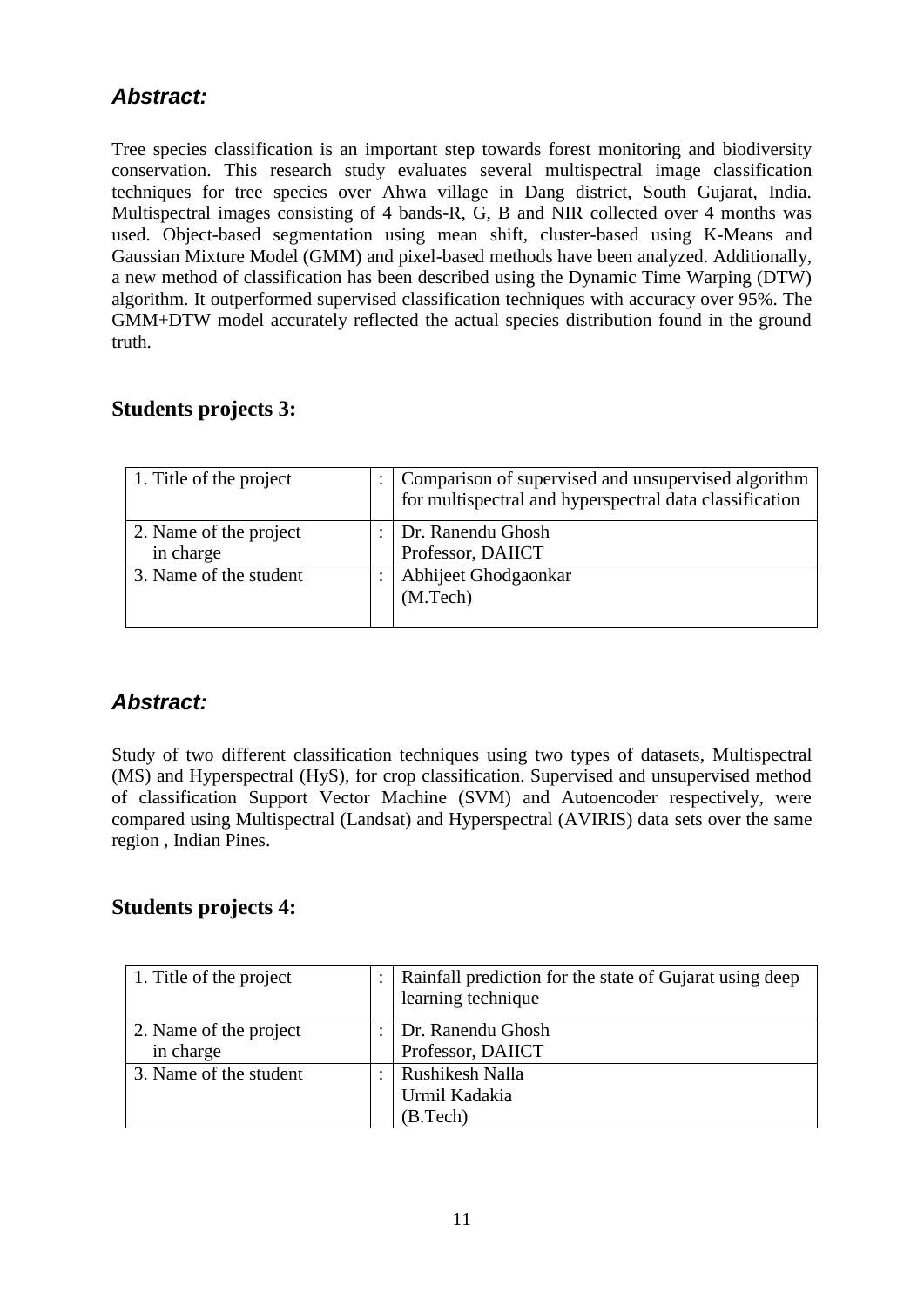## <span id="page-11-0"></span>*Abstract:*

Rainfall prediction has been done in the past using infrared and visible spectral data from satellites. In this study, two deep learning methods MLP and LSTM are discussed at length for predicting precipitation at finer spatial (10km x 10km) and temporal (hourly) resolution. These methods are applied by using the multispectral (VIS, SWIR, MIR, WV, TIR1, TIR2) channel data such as cloud top temperature and radiance values of the INSAT-3D satellite (ISRO) as features for the model. We have incorporated texture features of satellite images by considering mean and standard deviation of its neighborhoods. Rainfall depends on the elevation and vegetation on earth's surface so we have used SRTM DEM and AWIFS NDVI respectively. Actual rainfall is obtained from two sources: AWS (point source) and TRMM (10km x10km) resolution. We have created two datasets based on different features and actual rainfall sources. This papers does a comparison between MLP and LSTM models trained using different data-sets. Our results show that LSTM performs better than MLP for balanced class data-sets.

| 1. Title of the project             | Geometric and Radiometric Assessment of Sentinel-<br>2A and Sentinel-2B sensors |
|-------------------------------------|---------------------------------------------------------------------------------|
| 2. Name of the project<br>in charge | Dr. Ranendu Ghosh<br>Professor, DAIICT                                          |
| 3. Name of the student              | Nishi Doshi<br>(B. Tech)                                                        |

## <span id="page-11-1"></span>**Students projects 5:**

## <span id="page-11-2"></span>*Abstract:*

Landscape monitoring through remote sensing benefits from a time series of observations. Data obtained from multiple satellite systems is integrated in order to enhance the monitoring approaches. Before merging the data, statistical corrections need to be applied to them. In this paper, we perform geometric and radiometric assessment of data obtained from two sensors of Sentinel-2 satellite mission. We perform mathematical and trend analysis to perform assessments on areas near Bhavnagar and Botad district of Gujarat. On the basis of results from experiments, we conclude that the data obtained from both satellites of Sentinel-2 mission can be used interchangeably.

#### <span id="page-11-3"></span>**Students projects 6:**

| 1. Title of the project             | :   Hierarchical Land Use and Land Degradation Process<br>Mapping - Assessment of Various Digital Techniques |
|-------------------------------------|--------------------------------------------------------------------------------------------------------------|
| 2. Name of the project<br>in charge | : Dr. Ranendu Ghosh<br>Professor, DAIICT                                                                     |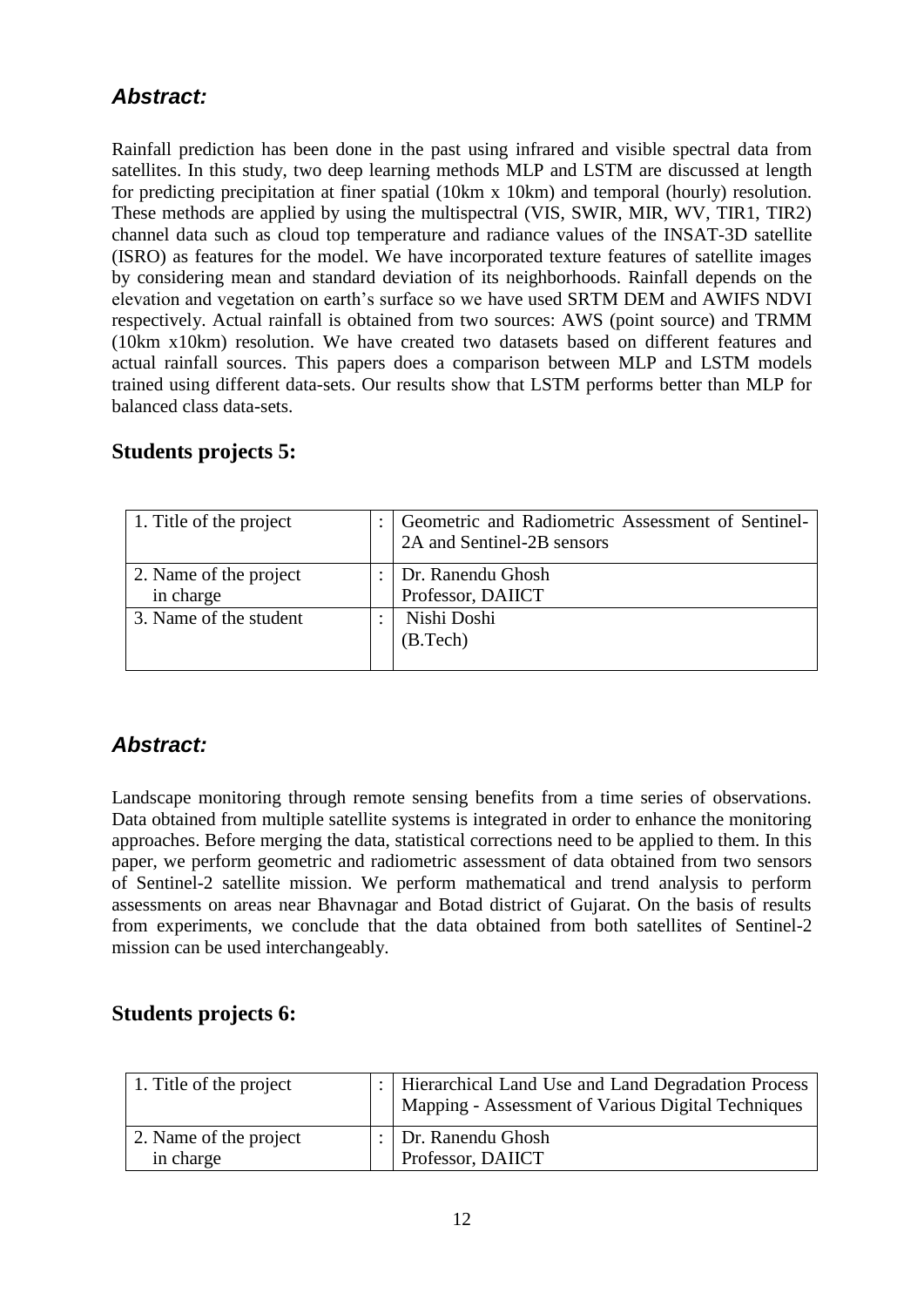| 3. Name of the student | Tanya Garg<br>(B.Tech) |
|------------------------|------------------------|
|                        |                        |

## <span id="page-12-0"></span>*Abstract:*

Remote sensing images are essential for various applications be it social or environmental. This study aims at providing methodological options for land use land cover classification, degradation process identification and mapping using multispectral Landsat-8 and LISS-3 imagery. In this project, I propose patch-based CNN architecture, a deep learning architecture to achieve high accuracy on LULC level 1 classification. The results of the CNN model are compared with machine learning algorithms like SVM in different terrain and using different datasets with varying resolutions. The study demonstrates that CNN outperforms SVM with an accuracy of 95% for level 1 land use classification. The study also shows that the choice of resolution matters and pixel-based classification is more suited to low-medium resolution images as opposed to high-resolution images. Further, vegetation degradation in forest areas is assessed in central parts of Gujarat, having deciduous tropical forest cover. Clustering algorithms like KMeans and GMM were applied to NDVI values obtained from satellite reflectance values. The results show that KMeans performs better than GMM. Lastly, land degradation in agricultural areas due to soil salinity is studied, particularly in southeastern parts of Gujarat. Degradation due to high saline nature of soil is very common in arid and semi-arid regions. ML algorithms like SVM are applied to six soil salinity indices. It is demonstrated that these have a high correlation among them and applying dimensionality reduction techniques not only reduces computation time but also improves the performance of the model by increasing the accuracy by about 12%.

<span id="page-12-1"></span>

|  | <b>Students projects 7:</b> |  |
|--|-----------------------------|--|
|--|-----------------------------|--|

| 1. Title of the project             | Geometric and Radiometric Assessment of Sentinel-<br>2A and Sentinel-2B sensors |
|-------------------------------------|---------------------------------------------------------------------------------|
| 2. Name of the project<br>in charge | Dr. Ranendu Ghosh<br>Professor, DAIICT                                          |
| 3. Name of the student              | Abhijeet Ghodgaonkar<br>(M. Tech)                                               |

## <span id="page-12-2"></span>*Abstract:*

Hyperspectral remote sensing is one of the most exciting fields of remote sensing with enormous amounts of data it produced due to its high spectral resolution. Hyperspectral data has both spatial and spectral components making a data cube which is very large to process. Classification of crops using hyperspectral data is challenging because of small-sized classes and spectral similarity. Multi-crop classification is a big challenge due to the spectrally similar curves between classes. Up till now spectral angle mapper and various GIS techniques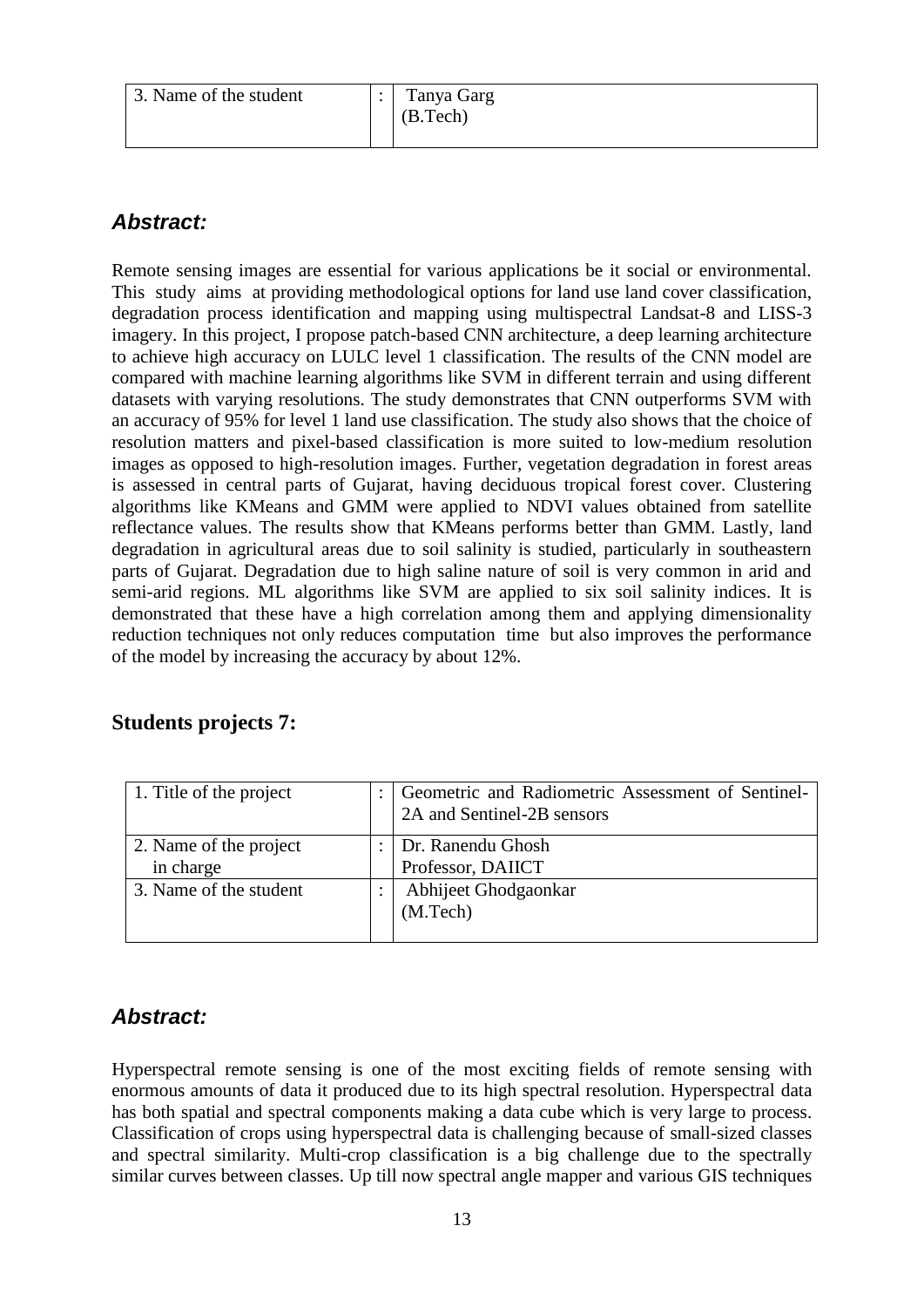had been used to perform classification. Classification using the machine learning algorithms like Support Vector Machine, Random Forest, k-Nearest Neighbors and Multinomial Logistic Regression are also used for classification. With the advent of Neural Networks and increased computing power, Convolutional Neural Networks have been becoming more important in Image Classification. Agricultural land cover is an important category in Remote Sensing Data and multi-crop classification is a major challenge in it. The collection of the ground truth for all the points are time-taking, so various pattern recognition techniques have to be developed in order to classify the data accurately. Various classical and deep learning models will be addressed in this thesis.